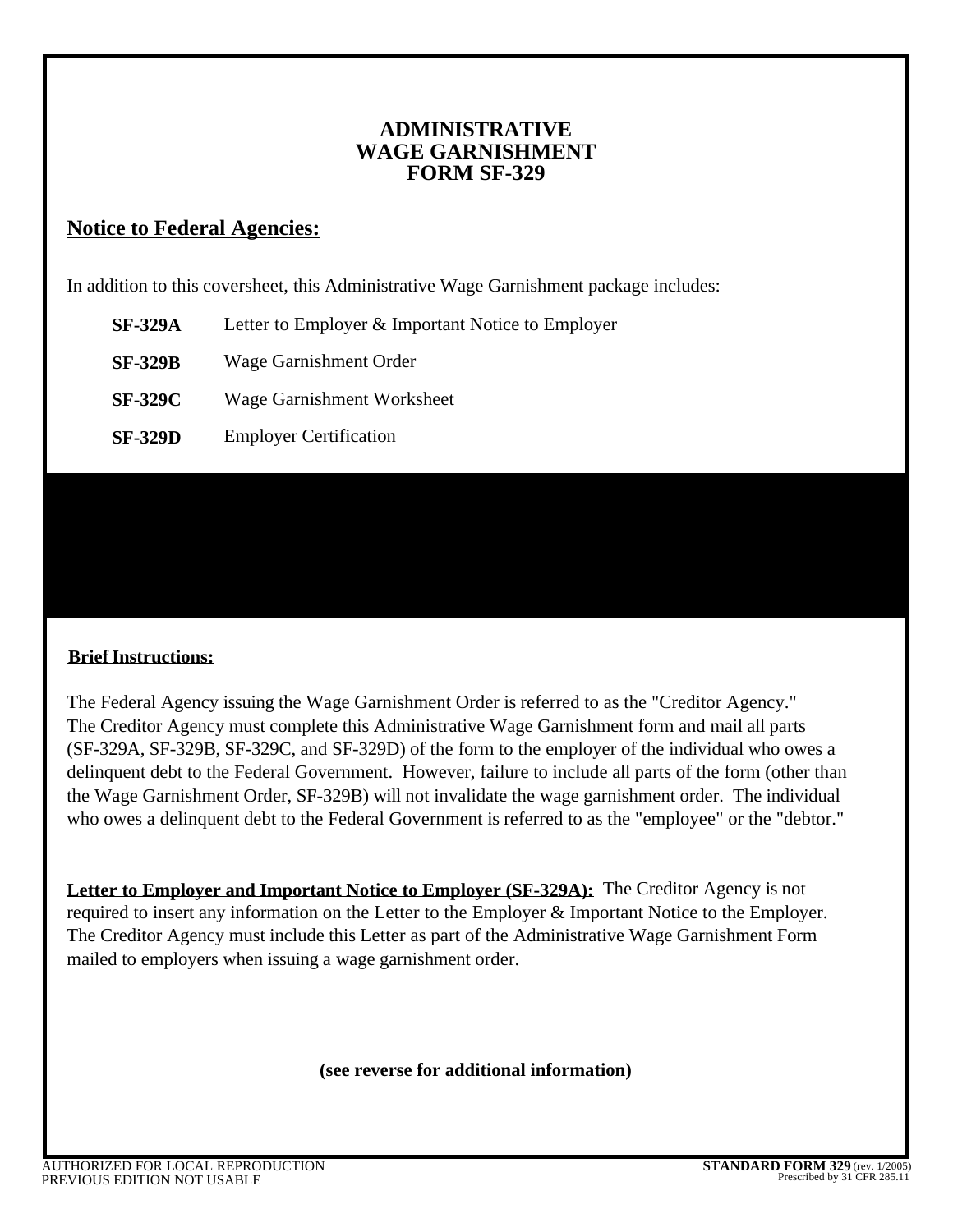# **ADMINISTRATIVE WAGE GARNISHMENT FORM SF-329**

# **Notice to Federal Agencies (cont.):**

## **Brief Instructions (cont.):**

**Wage Garnishment Order (SF-329B)**: This Wage Garnishment Order is to be completed by the Federal Agency issuing the Wage Garnishment Order, and must be included as part of the form mailed to employers.

Section 2. Wage Garnishment Amount: If the agency and the debtor have agreed to an exact dollar amount to be deducted from the debtors's wages, insert the dollar amount in section  $2(a)$ . If section 2(a) is completed, the agency should skip section 2(b) and proceed to *Creditor Agency Certification.* 

If section  $2(a)$  is not completed, the agency must complete section  $2(b)(1)$ . Insert the percentage of the debtor's disposable pay that the employer is ordered to deduct. **The percentage will be 15% unless the agency either agrees to a lower percentage or is ordered by a hearing official to accept a lower percentage, e.g. 10%.** 

Creditor Agency Certification: The head of the agency, or his or her delegatee, must sign the Wage Garnishment Order. In addition, the signatory's printed name and title should be printed or typed where indicated.

**Wage Garnishment Worksheet (SF-329C)**: The Creditor Agency is not required to insert any information on the Wage Garnishment Worksheet. The Creditor Agency must include this blank Wage Garnishment Worksheet as part of the Administrative Wage Garnishment form mailed to employers when issuing a wage garnishment order.

**Employer Certification (SF-329D)**: The Creditor Agency must complete the top part of the Employer Certification where indicated, and include the Employer Certification as part of the Administrative Wage Garnishment form mailed to employers. Employers are required to complete the form and return it to the creditor agency within 20 days of receipt.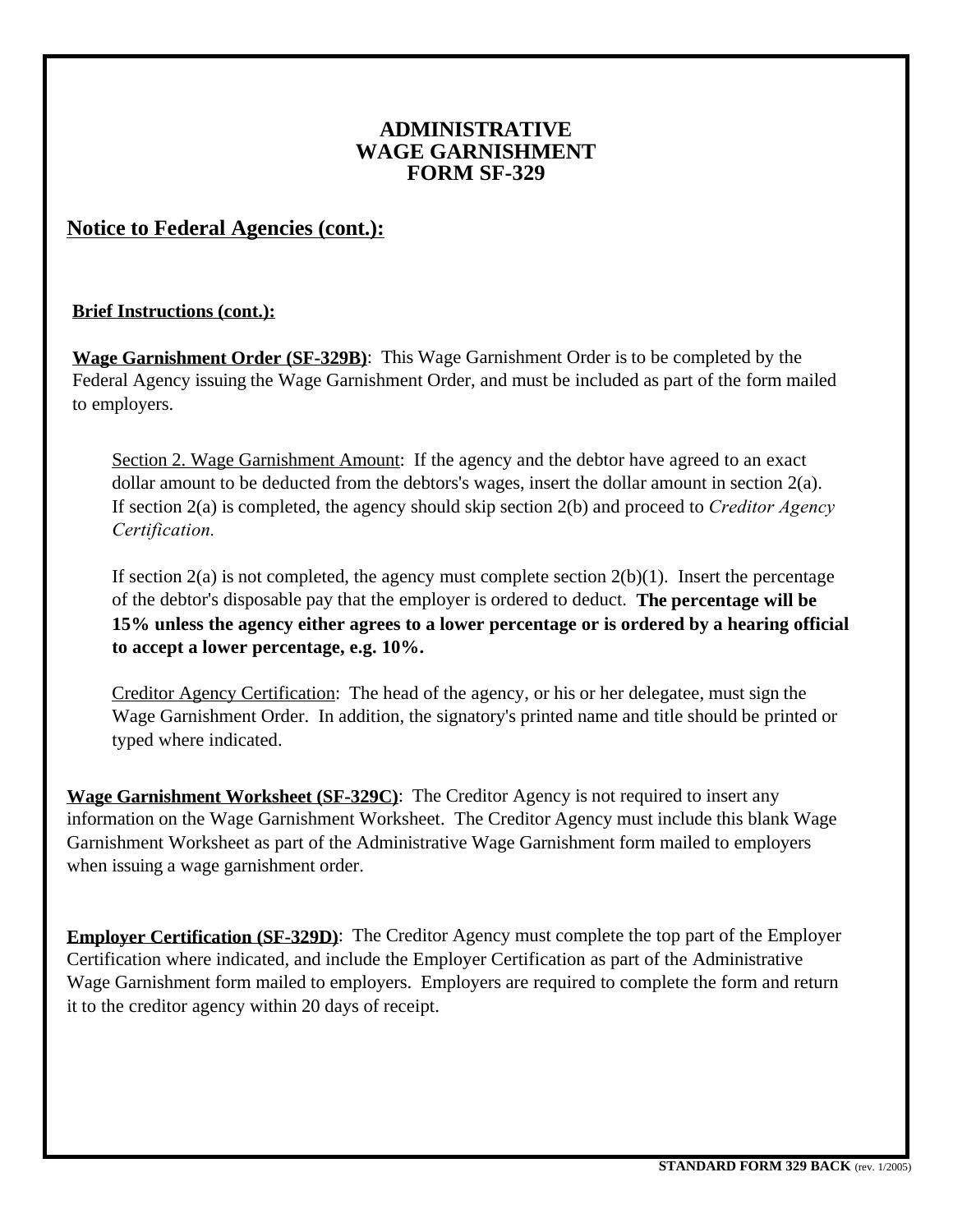# **LETTER TO EMPLOYER & IMPORTANT NOTICE TO EMPLOYER**

### Dear Employer,

One of your employees has been identified as owing a delinquent nontax debt to the United States. The Debt Collection Improvement Act of 1996 (DCIA) permits Federal agencies to garnish the pay of individuals who owe such debt without first obtaining a court order. Enclosed is a Wage Garnishment Order directing you to withhold a portion of the employee's pay each pay period and to forward those amounts to us. We have previously notified the employee that this action was going to take place and have provided the employee with the opportunity to dispute the debt.

As both a businessperson and a taxpayer you can understand and appreciate the importance of ensuring that duly owed debts do not go unpaid. Your cooperation in complying with the enclosed Wage Garnishment Order will assist in our efforts to collect the billions of dollars in delinquent nontax debt owed to the United States. A Wage Garnishment Worksheet is enclosed to assist you in determining the proper amount to withhold.

Please read the enclosed documents carefully. They contain important information concerning your responsibilities to comply with this Order. If you have any questions, please call the contact name listed on the Order.

Thank you for your cooperation.

#### *See reverse for Important Notice to Employer.*

Enclosures: Wage Garnishment Order (SF-329B) Wage Garnishment Worksheet (SF-329C) Employer Certification (SF-329D)

\* \* \* \* \*

*Notice to Federal Agencies: Complete instructions to Federal Agencies preparing Administrative Wage Garnishment forms may be obtained from the Fiscal Service web site at: https://fiscal.treasury.gov/fsservices/gov/debtColl/rsrcsTools/debt\_forms.htm#awg*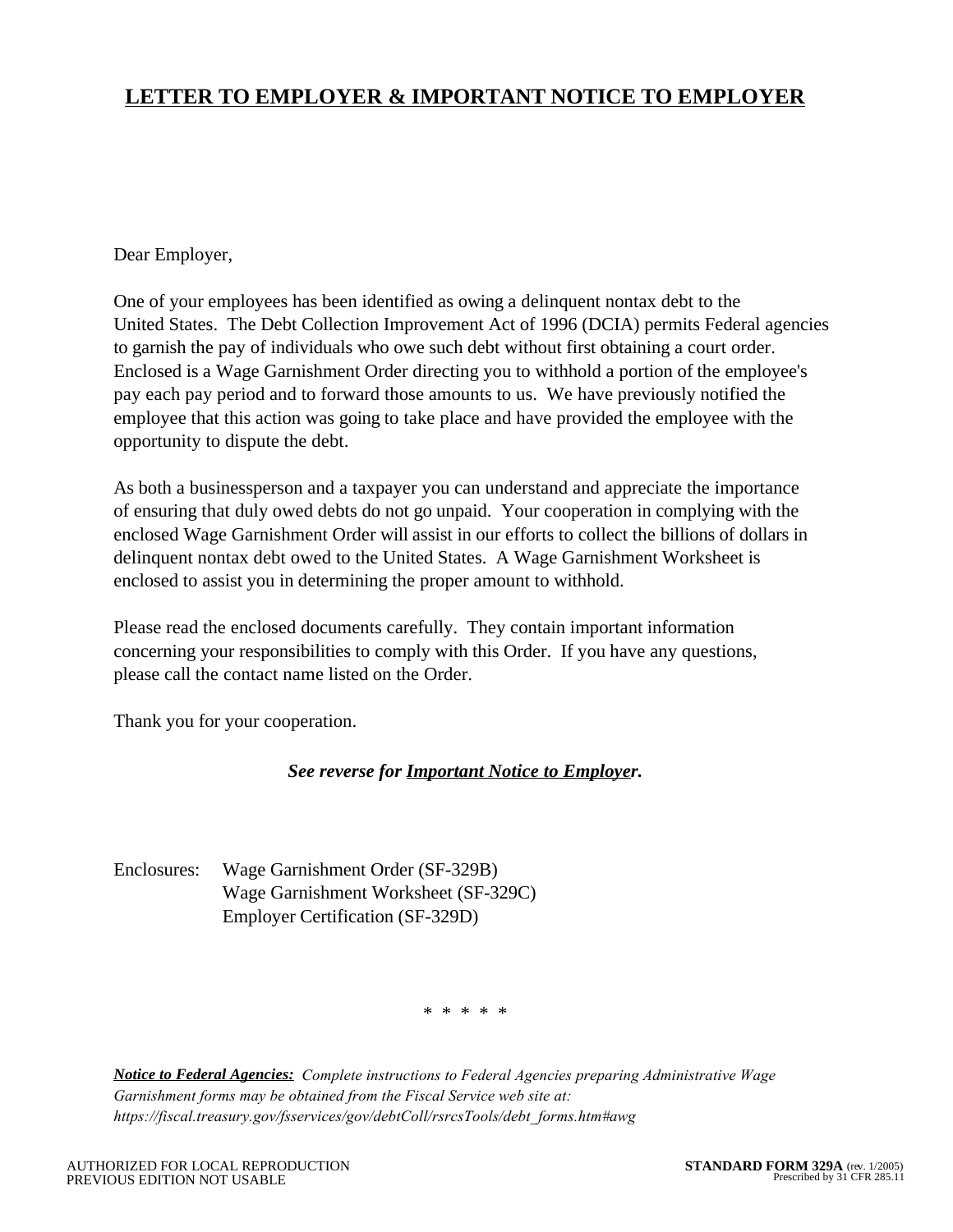# **IMPORTANT NOTICE TO EMPLOYER**

## FEDERAL LAW (31 U.S.C. § 3720D, 31 C.F.R. § 285.11) PROVIDES:

1. Federal law supersedes State law. Federal law applies to wage garnishment pursuant to the Wage Garnishment Order notwithstanding State law.

2. Disposable pay. For purposes of the Wage Garnishment Order, "disposable pay" means the employee's compensation (including, but not limited to, salary, overtime, bonuses, commissions, sick leave and vacation pay) from an employer after the deduction of health insurance premiums and any amounts required by law to be withheld. Proper deductions include Federal, State, and local taxes, State unemployment and disability taxes, social security taxes, and involuntary pension contributions, but do not include voluntary pension or retirement plan contributions, union dues, or amounts withheld pursuant to a court order, and the like. A Wage Garnishment Worksheet is included with the Wage Garnishment Order to assist the employer in calculating disposable pay and the wage garnishment amount.

3. Multiple Withholding Orders. If in addition to the Wage Garnishment Order you, as employer, are served with other withholding orders pertaining to the same employee, then you may withhold sufficient amounts to satisfy the multiple withholding orders simultaneously, up to the maximum amount of 25%. The Wage Garnishment Order should be paid before garnishment or withholding orders that you receive after you receive this one, EXCEPT that family support orders always should be paid first. Upon termination of the family support or prior withholding order(s), the amount withheld for the Wage Garnishment Order shall be increased to the amount stated in Section 2 of the Wage Garnishment Order.

4. Pay cycles. An employer is not required to vary its normal pay and disbursement cycles to comply with the Wage Garnishment Order.

5. **Failure to comply. AN EMPLOYER WHO FAILS TO COMPLY WITH THE WAGE GARNISHMENT ORDER SHALL BE LIABLE FOR ANY AMOUNTS THAT THE EMPLOYER FAILS TO WITHHOLD UNDER THE WAGE GARNISHMENT ORDER, PLUS ATTORNEY'S FEES AND COSTS INCURRED BY THE CREDITOR AGENCY TO ENFORCE THE WAGE GARNISHMENT ORDER. IN ADDITION, THE EMPLOYER WHO FAILS TO COMPLY WITH THE WAGE GARNISHMENT ORDER MAY BE LIABLE FOR PUNITIVE DAMAGES AS DETERMINED BY A COURT OF COMPETENT JURISDICTION.** 

6. **No retaliation. AN INDIVIDUAL MAY SUE ANY EMPLOYER WHO DISCHARGES FROM EMPLOYMENT, REFUSES TO EMPLOY, OR TAKES DISCIPLINARY ACTION AGAINST AN INDIVIDUAL SUBJECT TO A WAGE GARNISHMENT ORDER BY REASON OF THE FACT THAT THE INDIVIDUAL'S WAGES HAVE BEEN SUBJECT TO GARNISHMENT UNDER 31 U.S.C. § 3720D. A COURT OF COMPETENT JURISDICTION SHALL AWARD ATTORNEY'S FEES TO A PREVAILING EMPLOYEE, AND, IN ITS DISCRETION, MAY ORDER REINSTATEMENT OF THE INDIVIDUAL, AWARD PUNITIVE DAMAGES AND BACK PAY TO THE EMPLOYEE, OR ORDER SUCH OTHER REMEDY AS MAY BE REASONABLY NECESSARY.**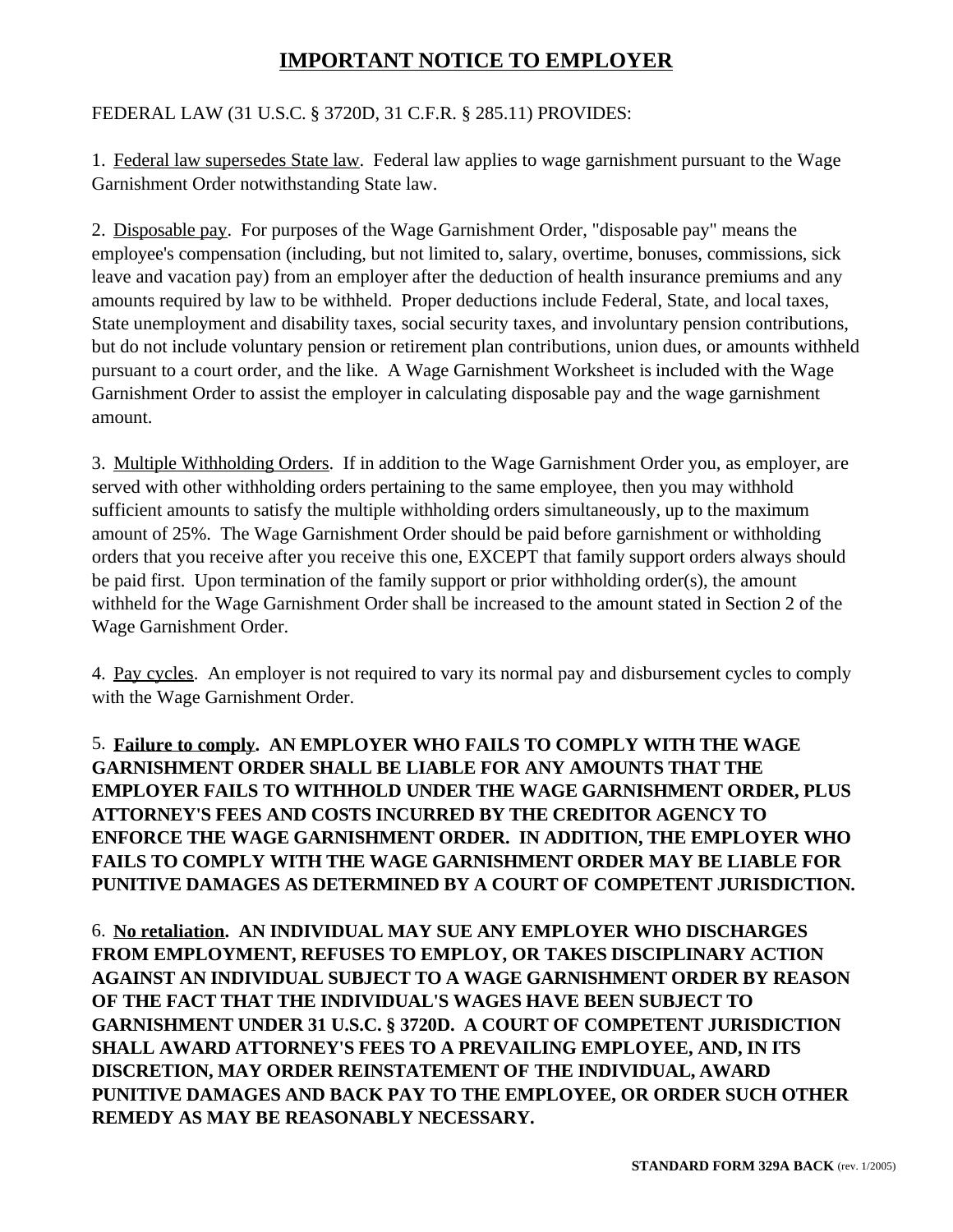| UNITED STATES GOVERNMENT                |
|-----------------------------------------|
| <b>WAGE GARNISHMENT ORDER (SF-329B)</b> |

|                        | in connection with the employee named below. |                             |                                                                                                           |
|------------------------|----------------------------------------------|-----------------------------|-----------------------------------------------------------------------------------------------------------|
| 1. Date of this Order: |                                              | 2. Date Mailed to Employer: | 3. Creditor Agency Tracking No.<br>(refer to this number in all correspondence):                          |
| RE:                    | 4.a. Employee Name:                          |                             | 5. Employee Social Security No.:                                                                          |
|                        | 4.b. Employee Alias Name:                    |                             |                                                                                                           |
| TO:                    | 6. Employer:                                 |                             | 7. Employer Mailing Address                                                                               |
|                        |                                              |                             | (include street address, p.o. box, suite no., city, state, zip code):                                     |
|                        |                                              |                             |                                                                                                           |
|                        |                                              |                             |                                                                                                           |
|                        |                                              |                             |                                                                                                           |
| <b>FROM:</b>           | 8. Creditor Agency:                          |                             | 9. Creditor Agency Mailing Address for Correspondence<br>(include street address, city, state, zip code): |
|                        |                                              |                             |                                                                                                           |
|                        |                                              |                             |                                                                                                           |
|                        |                                              |                             | (See Box #21 below for the mailing address for check payments.)                                           |
|                        | 10. Contact Name:                            |                             | 11. Telephone No.:                                                                                        |
|                        |                                              |                             |                                                                                                           |
|                        | 12. Internet e-mail address:                 |                             | 13. Fax No.:                                                                                              |
|                        |                                              |                             |                                                                                                           |

| 14. Amount Due: | 15. As of (Month/Day/Year): |
|-----------------|-----------------------------|
| $\sqrt{3}$      |                             |
|                 |                             |

*Note*: The amount due may be increased as a result of additional interest, penalties, and other costs being assessed by the Creditor Agency.

**Section 1. ORDER**. YOU, the Employer, are hereby ORDERED to deduct from all disposable pay paid by you to the Employee the Wage Garnishment Amount described in Section 2 of this Order. You are ordered to begin deductions on the first pay day after you receive this Order. If the first pay day is within 10 days after you receive this Order, you may begin deductions on the second pay day after you receive this Order. You are ordered to continue deductions until you receive notification from the Creditor Agency to suspend or discontinue deductions. YOU are further ORDERED to pay the Creditor Agency all Wage Garnishment Amounts deducted by you under

*Notice to Federal Agencies: Complete instructions to Federal Agencies preparing Administrative Wage Garnishment forms may be obtained from the Fiscal Service web site at: https://fiscal.treasury.gov/fsservices/gov/debtColl/rsrcsTools/debt\_forms.htm#awg* 

**Print Form Save Form Clear Form**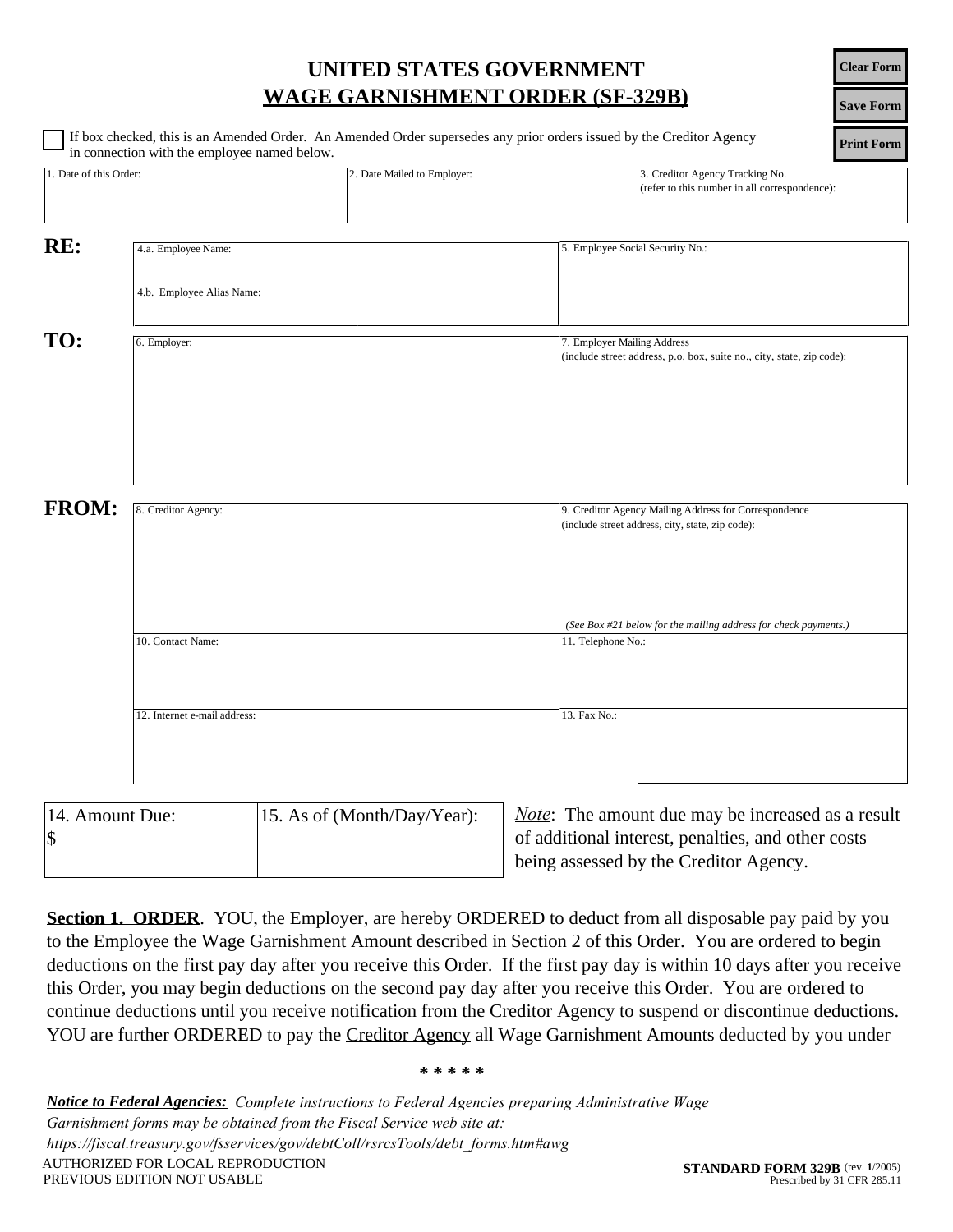this order within three (3) business days of the withholding. Employers are encouraged to make payments electronically, if possible, as follows:

| 16. ABA Routing No.: | 17. Account No.:                                                        | 18. Agency Location Code (ALC) No.: |
|----------------------|-------------------------------------------------------------------------|-------------------------------------|
|                      |                                                                         |                                     |
|                      |                                                                         |                                     |
| 19. Account Title:   | 20. Other information required (i.e., tracking no., debtor name, etc.): |                                     |
|                      |                                                                         |                                     |
|                      |                                                                         |                                     |
|                      |                                                                         |                                     |

Otherwise, mail checks (postmarked with 3 business days of the withholding) to:

| 21. Mailing address for check payments: |  |
|-----------------------------------------|--|
|                                         |  |
|                                         |  |
|                                         |  |
|                                         |  |
|                                         |  |
|                                         |  |

#### **Section 2. WAGE GARNISHMENT AMOUNT.**

(a) The Wage Garnishment Amount is  $\frac{1}{2}$  per pay period in accordance with an agreement between the Creditor Agency and the Employee.

 $-OR-$ 

(b) The Wage Garnishment Amount for each pay period is the lesser of:

(1) % of the Employee's disposal pay *(not to exceed 15%)*;

(2) the garnishment amount set forth in 15 U.S.C.  $1673(a)(2)$  (the amount by which the employee's disposable pay exceeds an amount equivalent to 30 times the minimum wage); or

(3) 25% of the Employee's disposable pay less the amounts withheld under the withholding orders with priority. A withholding order with priority is a valid, legally enforceable withholding order that either (1) was received by the Employer prior to this Order, or (2) is an order for family support regardless of date received. Upon termination of any withholding order with priority or upon receipt of an order for family support subsequent to the receipt of this Order, the amount withheld for this order shall be recalculated based on the formula described in this Section 2(b).

## *Note*: **The Employer may use the attached Wage Garnishment Worksheet to calculate the Wage Garnishment Amount.**

**CREDITOR AGENCY CERTIFICATION.** The **CREDITOR AGENCY herby certifies** that this Order is issued in accordance with the requirements of 31 U.S.C. § 3720D and 31 C.F.R. § 285.11 and is mailed to the Employer on the date shown above.

CREDITOR AGENCY SIGNATURE

Title: **The Community of the Community of the Community** of the Community of the Community of the Community of the Community of the Community of the Community of the Community of the Community of the Community of the Commu

Print Name: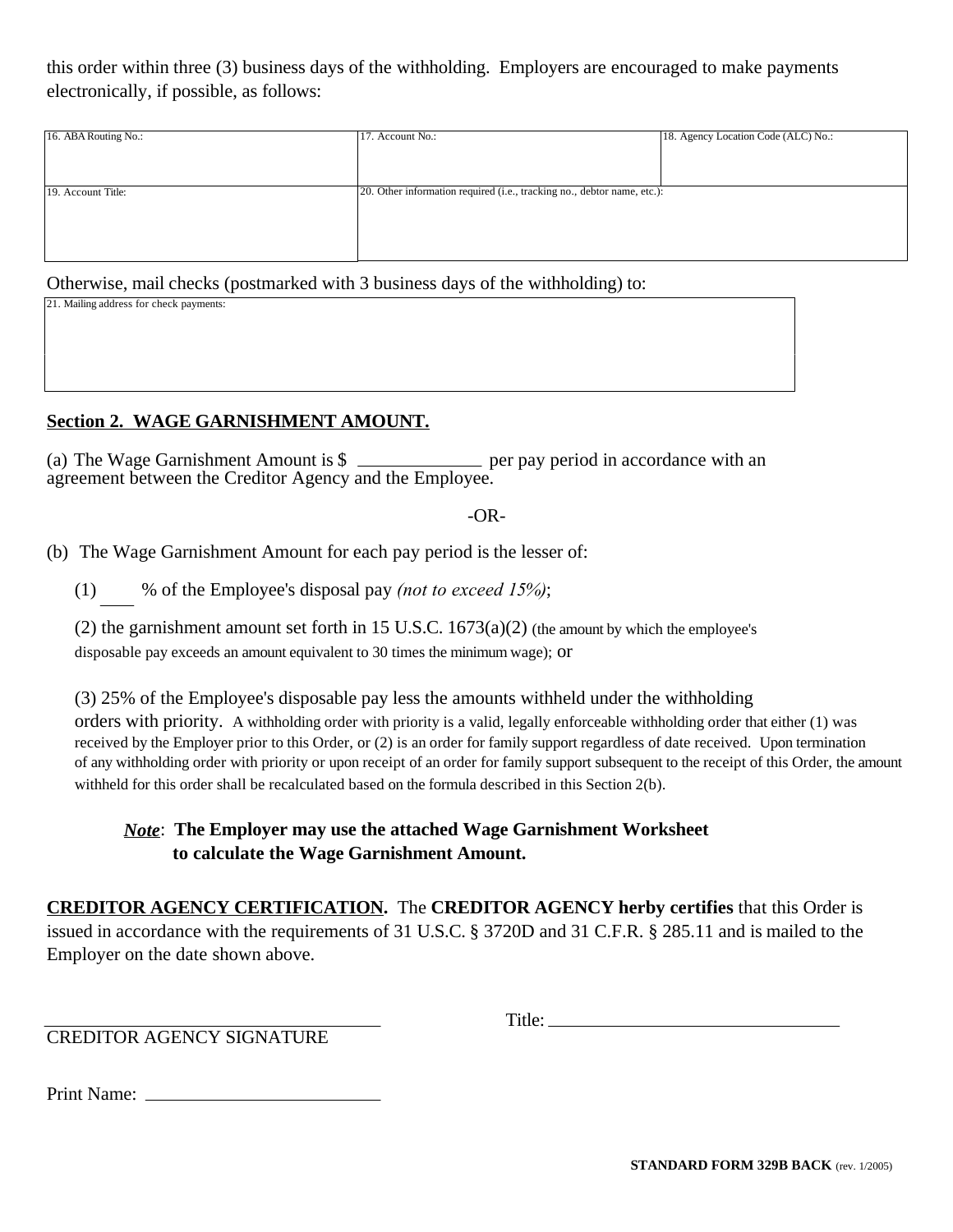# **WAGE GARNISHMENT WORKSHEET (SF-329C)**

**Notice to Employers**: The Employer may use a copy of this Worksheet each pay period to calculate the Wage Garnishment Amount to be deducted from a debtor's disposable pay. Disposable pay includes, but is not limited to, salary, overtime, bonuses, commissions, sick leave and vacation pay. **If section 2(a) of the Wage Garnishment Order specifies the dollar amount to be garnished, the employer does not need to complete this Worksheet.**

The Debtor Name and the Music Security Number and the Music Security Number and Technical Security Number

Pay Period Frequency (Select One):<br>\* Weekly or less \*Every other week \* Two times per month \*Monthly \*Other (Specify:\_\_\_\_\_\_\_\_\_\_\_\_\_\_\_\_\_\_\_\_

## **DISPOSABLE PAY COMPUTATION**

|                | Gross Amount paid to Employee                                 |  |
|----------------|---------------------------------------------------------------|--|
| 2.             | <b>Amounts Withheld:</b>                                      |  |
|                | a. Federal income tax                                         |  |
|                | b. F.I.C.A. (social security)                                 |  |
|                | c. Medicare                                                   |  |
|                | d. State tax (including income tax, unemployment, disability) |  |
|                | e. City/Local tax                                             |  |
|                | f. Health insurance premiums                                  |  |
|                | g. Involuntary retirement or pension plan payments            |  |
| 3.             | Total allowable deductions [Add lines a - g]                  |  |
| $\overline{4}$ | <b>DISPOSABLE PAY</b> [Subtract line 3 from line 1]           |  |

# **WAGE GARNISHMENT AMOUNT COMPUTATION**

**If the Employee's wages are not subject to any withholding orders with priority, skip to line 8.**

| 5.  | 25% of Disposable Pay [Multiply line 4 by .25]                                                                                                                                                                                                                                                                                                                                                  |  |
|-----|-------------------------------------------------------------------------------------------------------------------------------------------------------------------------------------------------------------------------------------------------------------------------------------------------------------------------------------------------------------------------------------------------|--|
| 6.  | Total Amounts Withheld Under Other Wage Withholding Orders with Priority.<br>See section 2(b) of the Order.                                                                                                                                                                                                                                                                                     |  |
| 7.  | Subtract line 6 from line 5 [If line 6 is more than line 5, enter zero]                                                                                                                                                                                                                                                                                                                         |  |
| 8.  | Multiply the percentage from section $2(b)(1)$ of the Order by line 4. (The percentage from section $2(b)(1)$ of<br>the Order may not exceed 15%). Example: If the percentage from section $2(b)(1)$ of the Order is 15%,<br>multiply .15 by line 4.                                                                                                                                            |  |
| 9.  | Amount equivalent to 30 times the Federal Minimum wage (\$9.45)<br>If the employee is paid Line $9$ is<br>If the employee is paid Line $9$ is<br>$2x$ per month $\overline{1}$ $\overline{1}$ $\overline{1}$ $\overline{1}$ $\overline{2}$ $\overline{3}$ $\overline{4}$ $\overline{5}$<br>Weekly or less"""""""""439.50<br>Monthly""""""""""""""""""""964.50<br>Every other week""""""""657.00 |  |
| 10. | Subtract line 9 from line 4 [if line 9 is more than line 4, enter zero]                                                                                                                                                                                                                                                                                                                         |  |
| 11. | WAGE GARNISHMENT AMOUNT<br>Line 7, 8, or 10, whichever amount is the smallest                                                                                                                                                                                                                                                                                                                   |  |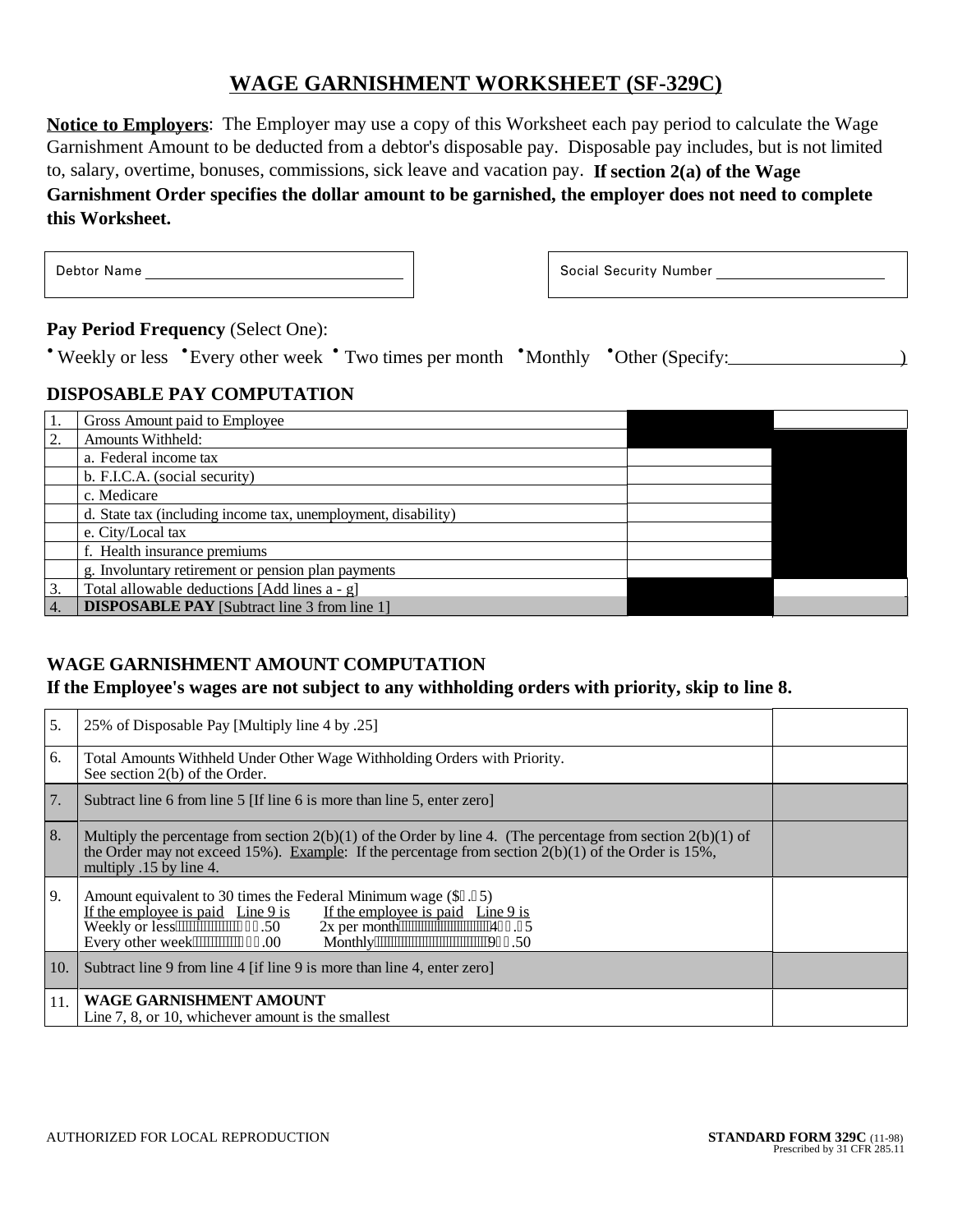# **EMPLOYER CERTIFICATION (SF-329D)**

## **NOTICE TO EMPLOYERS: THE EMPLOYER MUST COMPLETE AND RETURN THIS CERTIFICATION TO THE CREDITOR AGENCY WITHIN 20 DAYS OF RECEIPT.**

#### *To be completed by Creditor Agency:*

| Date of this Order: | Date Mailed to Employer: | Creditor Agency Tracking No.                  |
|---------------------|--------------------------|-----------------------------------------------|
|                     |                          | (refer to this number in all correspondence): |
|                     |                          |                                               |
|                     |                          |                                               |
|                     |                          |                                               |

| Creditor Agency: | Creditor Agency Mailing Address for Correspondence (include street address, city, state, zip code): |  |
|------------------|-----------------------------------------------------------------------------------------------------|--|
|                  |                                                                                                     |  |
|                  |                                                                                                     |  |
|                  |                                                                                                     |  |
|                  |                                                                                                     |  |
|                  |                                                                                                     |  |
|                  |                                                                                                     |  |

| Employee Name: | Employee Social Security No.: |
|----------------|-------------------------------|
|                |                               |
|                |                               |
|                |                               |

#### *The remainder of the Employer Certification is to be completed by Employer:*

| Employer: | Employer Taxpayer Identifying Number: |
|-----------|---------------------------------------|
|           |                                       |
|           |                                       |
|           |                                       |
|           |                                       |

*Note: The employer Taxpayer Identifying Number, required by 31 U.S.C. § 7701(c), will be used to collect and report any delinquent amounts owed by the Employer under this Order.* 

1. The Employer received the Wage Garnishment Order concerning the above named employee on  $\overline{\text{Data}}$ 

2. *Check one of the following:*

a. The above named Employee is currently employed with this Employer, or

b. The above named Employee is no longer employed by this Employer.

*Please provide the following information for employees no longer employed:* 

**Note: If the Employee is no longer employed with this Employer, the Employer does not need to complete the rest of this Certification. Sign and date this Certification on page 2 and return to the Creditor Agency.**  \* \* \* \* \*

*Notice to Federal Agencies: Complete instructions to Federal Agencies preparing Administrative Wage Garnishment forms may be obtained from the Fiscal Service's web site at https://fiscal.treasury.gov/fsservices/gov/debtColl/rsrcsTools/debt\_forms.htm.*